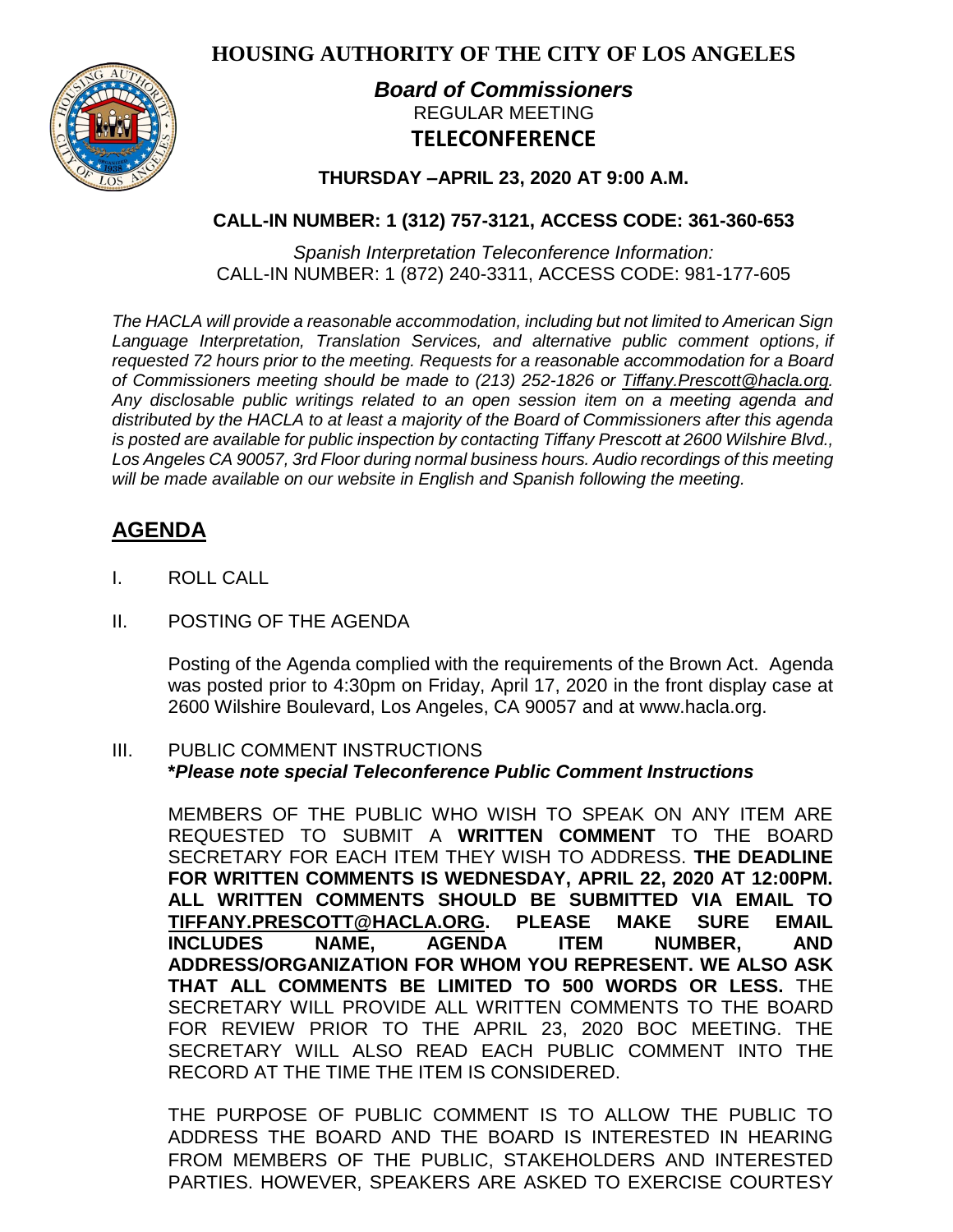AND CONSIDER THE RIGHTS OF OTHER SPEAKERS BY ADHERING TO THE SPECIAL TELECONFERENCE PUBLIC COMMENT INSTRUCTIONS AND IF POSSIBLE REFRAIN FROM UNNECESSARY REPETITION IN THEIR COMMENTS.

## IV. PRESIDENT AND CEO ADMINISTRATIVE REPORT

1. Monthly Oral Report

### V. BOARD BUSINESS ITEMS

- A. Items for Discussion
	- 1. Resolution Ratifying Personnel Actions Taken By the Housing Authority of the City of Los Angeles in Response to Covid-19.
	- Contact: Annie Markarian, Director of Labor and Employee Relations
	- 2. Resolution Authorizing the President and CEO to Offer a Multi-Year Retirement Incentive Program
	- Contact: Annie Markarian, Director of Labor & Employee Relations
	- 3. Proposed Resolution Approving the Revised and Restated Acquisition and Disposition of Real Property Policy for the Housing Authority of the City of Los Angeles
	- Contact: Jenny Scanlin, Chief Strategic Development Officer
	- 4. Proposed Resolution Authorizing Various Actions to Set Aside Internal Sources of Funds in an Amount Not to Exceed \$6,000,000; Enter into Necessary Contracts for Brokerage or Consultant Services on an As-Needed Basis; Authorize Consideration of the Use of Eminent Domain As Necessary or Required; and Accept Grant or Emergency Funds from Private, Local, State or Federal Government Sources up to \$100,000,000 to Facilitate Implementation of an Acquisition Program for the Housing Authority of the City of Los Angeles in Compliance with the Acquisition and Disposition of Real Property Policy

Contact: Jenny Scanlin, Chief Strategic Development Officer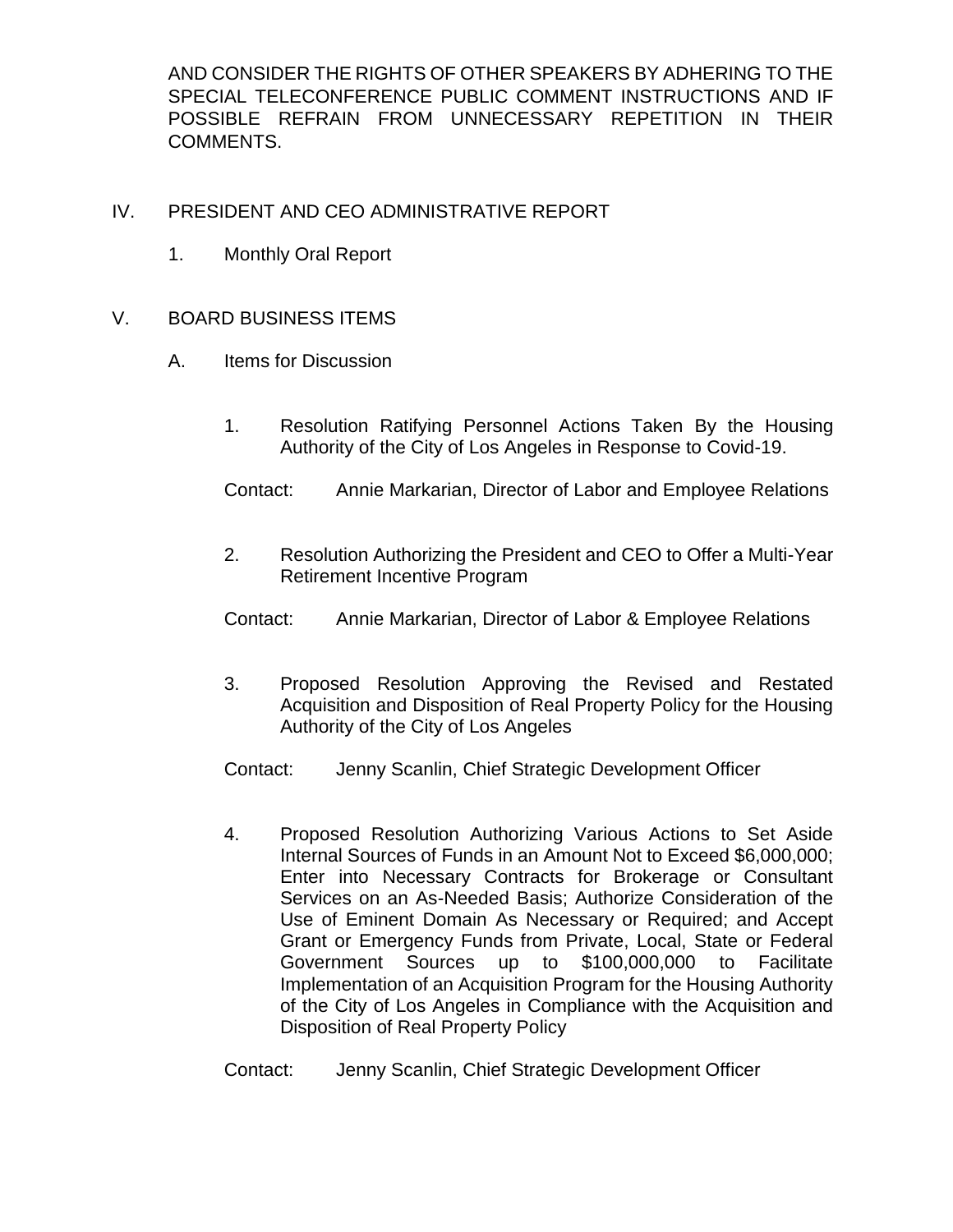5. Resolution Authorizing and Approving the Establishment of a Revolving Line of Credit Facility with City National Bank Specifying an Initial Revolving Commitment Amount Not to Exceed \$30,000,000 and Authorizing the Execution and Delivery of a Revolving Credit Agreement, Fee Letter, Promissory Notes and All Other Related Documents and Agreements and the Undertaking of Various Other Actions in Connection Therewith and, Subject to the Approval of City National Bank and Materially Similar Terms and Conditions, an Amendment to or Replacement of the Initial Revolving Line of Credit Facility with an Amendment or Replacement Line of Credit Facility Specifying a Revolving Commitment Amount Not to Exceed \$50,000,000 and Authorizing the Execution and Delivery of an Amendment or Replacement Revolving Credit Agreement, Fee Letter, Promissory Notes and All Other Related Documents and Agreements Pertaining to the Amended or Replaced Revolving Line of Credit Facility and the Undertaking of Various Other Actions in Connection Therewith

Contact: Jenny Scanlin, Chief Strategic Development Officer

B. Consent Items

Routine business items are assigned to the consent agenda. These items will be approved by the Board in one motion. A Commissioner may request any consent agenda item be removed, discussed or acted upon separately. Items removed from the consent agenda for separate action will be considered in the "Excluded Consent Items" section below.

1. Proposed Resolution Authorizing the President and CEO to Submit Multi-Phase Demolition and/or Disposition Applications to the U.S. Department of Housing & Urban Development for the Rose Hill Courts Public Housing Site within the Ramona Gardens AMP No. CA004000401 and Undertaking Various Actions in Connection **Therewith** 

Contact: Jenny Scanlin, Chief Strategic Development Officer

2. Proposed Resolution Authorizing the President and CEO to Enter Into a Second Amendment to Contract HA-2018-87-NF with Integrated Engineering Management to Increase Its Maximum Payment Obligation by \$50,000 for a Total Contract Award of \$300,000

Contact: Jenny Scanlin, Chief Strategic Development Officer